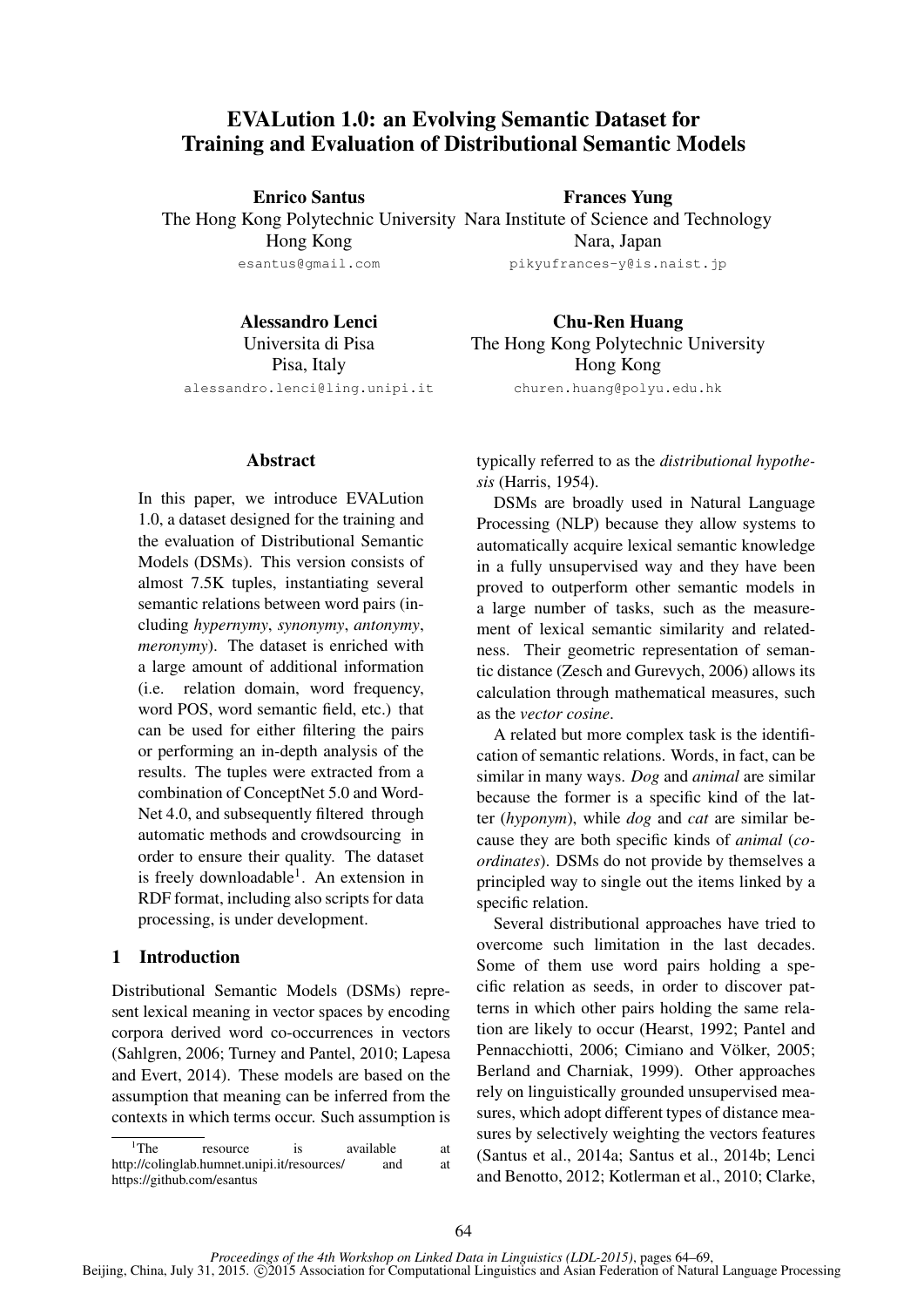2009; Weeds et al., 2004; Weeds and Weir, 2003). Both the abovementioned approaches need to rely on datasets containing semantic relations for training and/or evaluation.

EVALution is a dataset designed to support DSMs on both processes. This version consists of almost 7.5K tuples, instantiating several semantic relations between word pairs (including *hypernymy*, *synonymy*, *antonymy*, *meronymy*). The dataset is enriched with a large amount of additional information (i.e. relation domain, word frequency, word POS, word semantic field, etc.) that can be used for either filtering the pairs or performing an in-depth analysis of the results. The quality of the pairs is guaranteed by i.) their presence in previous resources, such as Concept-Net 5.0 (Liu and Singh, 2004) and WordNet 4.0 (Fellbaum, 1998), and ii.) a large agreement between native speakers (obtained in crowdsourcing tasks, performed with *Crowdflower*). In order to increase the homogeneity of the data and reduce its variability<sup>2</sup>, the dataset only contains word pairs whose terms (henceforth *relata*) occur in more than one semantic relation. The additional information is provided for both *relata* and relations. Such information is based on both human judgments (e.g. relation domain, term generality, term abstractness, etc.) and on corpus data (e.g. frequency, POS, etc.).

## 2 Related Work

Up to now, DSMs performance has typically been evaluated against benchmarks developed for purposes other than DSMs evaluation. Except for BLESS (Baroni and Lenci, 2011), most of the adopted benchmarks include task-specific resources, such as the 80 multiple-choice synonym questions of the *Test of English as a Foreign Language* (*TOEFL*) (Landauer and Dumais, 1997), and general-purpose resources, such as WordNet (Fellbaum, 1998). None of them can be considered fully reliable for DSMs evaluation for several reasons: i.) general-purpose resources need to be inclusive and comprehensive, and therefore they either adopt broad definitions of semantic relations or leave them undefined, leading to inhomogeneous pairs; ii.) task-specific resources, on the other hand, adopt specific criteria for defining semantic relations, according to the scope of the resource (e.g. the word pairs may be more or less prototypical, according to the difficulty of the test); iii.) *relata* and relations are given without additional information, which is instead necessary for testing and analyze DSMs performance in a more detailed way (e.g. relation domain, word semantic field, word frequency, word POS, etc.).

Given its large size, in terms both of lexical items and coded relations, WordNet is potentially extremely relevant to evaluate DSMs. However, since it has been built by lexicographers without checking against human judgments, WordNet is not fully reliable as a gold standard. Moreover, the resource is also full with inconsistencies in the way semantic relations have been encoded. Simply looking at the hypernymy relation (Cruse, 1986), for example, we can see that it is used in both a taxonomical (i.e. *dog* is a hyponym of *animal*) and a vague and debatable way (i.e. *silly* is a hyponym of *child*). ConceptNet (Liu and Singh, 2004) may be considered even less homogeneous, given its size and the automatic way in which it was developed.

Landauer and Dumais (1997) introduces the 80 multiple-choice synonym questions of the *TOEFL* as a benchmark in the synonyms identification task. Although good results in such set (Rapp, 2003) may have a strong impact on the audience, its small size and the fact that it contains only synonyms cannot make it an accurate benchmark to evaluate DSMs.

For what concerns antonymy, based on similar principles to the *TOEFL*, Mohammed et al. (2008) proposes a dataset containing 950 closest-opposite questions, where five alternatives are provided for every target word. Their data are collected starting from 162 questions in the Graduate Record Examination (*GRE*).

BLESS (Baroni and Lenci, 2011) contains several relations, such as hypernymy, co-hyponymy, meronymy, event, attribute, etc. This dataset covers 200 concrete and unambiguous concepts divided in 17 categories (e.g. vehicle, ground mammal, etc.). Every concept is linked through the various semantic relations to several *relata* (which can be either nouns, adjectives or verbs). Unfortunately this dataset does not contain synonymy and antonymy related pairs.

With respect to entailment, Baroni et al.(2012)

 ${}^{2}$ Reducing the variability should impact both on training and evaluation. In the former case, because it should help in identifying consistent patterns and discriminate them from the inconsistent ones. In the latter case, because it should allow meaningful comparisons of the results.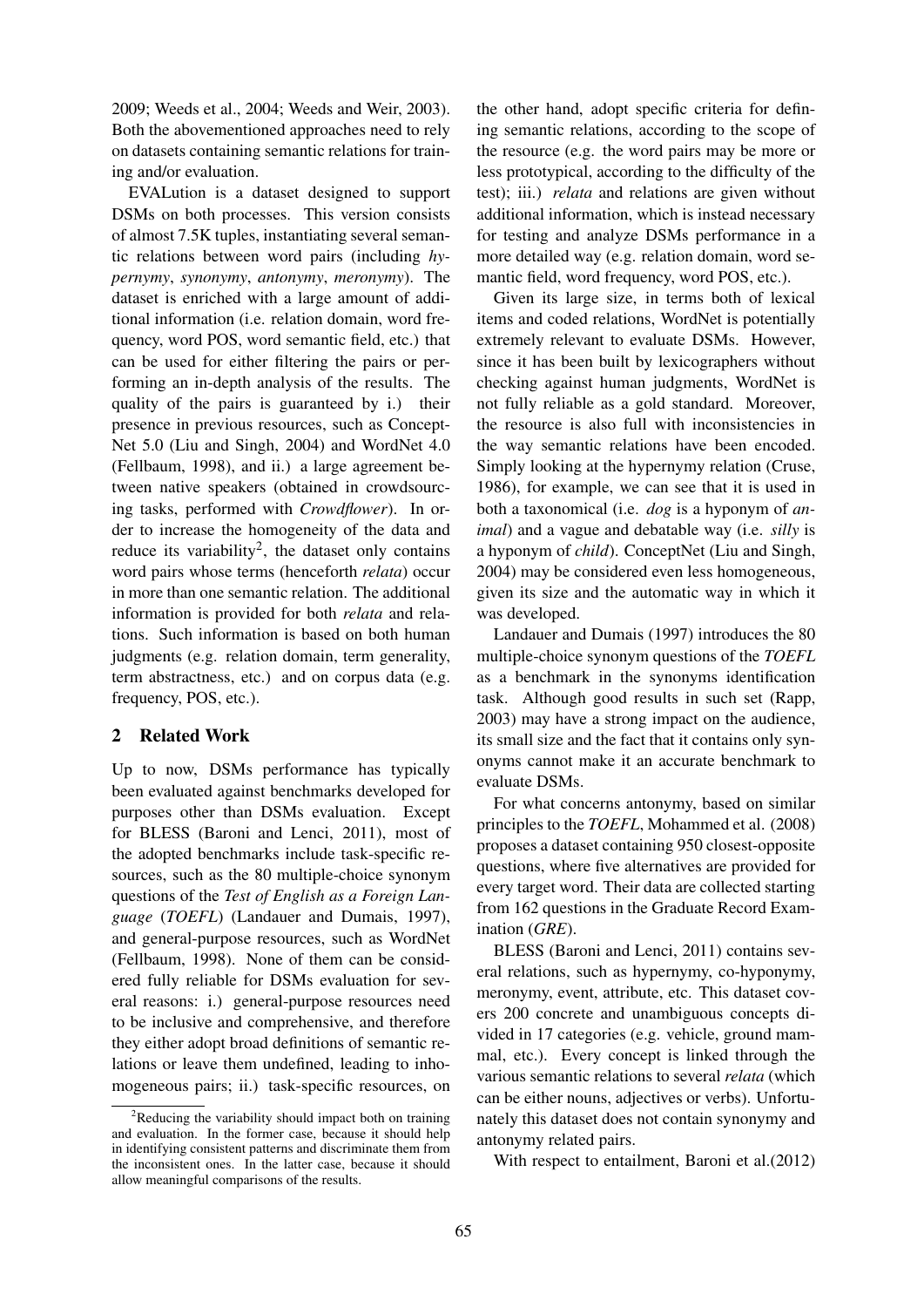have built a dataset containing 1,385 positive (e.g. house-building) and negative (e.g. leader-rider) examples: the former are obtain by selecting particular hypernyms from WordNet, while the latter are obtained by randomly shuffling the hypernyms of the positive examples. The pairs are then manually double-checked.

Another resource for similarity is WordSim 353 (Finkelstein et al., 2002; Baroni and Lenci, 2011), which is built by asking subjects to rate the similarity in a set of 353 word pairs. While refining such dataset, Agirre (2009) found that several types of similarity are involved (i.e. he can recognize, among the others, hypernyms, coordinates, meronyms and topically related pairs).

Recently, Santus et al. (2014c; 2014b) use a subset of 2,232 English word pairs collected by Lenci/Benotto in 2012/13 through Amazon Mechanical Turk, following the method described by Scheible and Schulte im Walde (2014). Targets are balanced across word categories. Frequency and degree of ambiguity are also taken into consideration. The dataset includes hypernymy, antonymy and synonymy for nouns, adjectives and verbs.

The constant need for new resources has recently led Gheorghita and Pierrel (2012) to suggest an automatic method to build a hypernym dataset by extracting hypernyms from definitions in dictionaries. A precision of 72.35% is reported for their algorithm.

## 3 Design, Method and Statistics

As noted by Hendrickx et al. (2009), an ideal dataset for semantic relations should be exhaustive and mutually exclusive. That is, every word pair should be related by one, and only one, semantic relation. Unfortunately, such ideal case is very far from reality. Relations are ambiguous, hard to define and generally context-dependent (e.g. *hot* and *warm* may either be synonyms or antonyms, depending on the context).

EVALution is designed to reduce such issues by providing i.) consistent data, ii.) prototypical pairs and iii.) additional information. The first requirement is achieved by selecting only word pairs whose *relata* occur (independently) in more than one semantic relation, so that the variability in the data is drastically reduced. This should both improve the training process (being *relata* in more relations, the pairs can be used not only to find new patterns, but also to discriminate the ambiguous patterns from the safe ones) and the evaluation (allowing significant comparisons among the results). The second requirement is achieved by selecting only the pairs that obtain a large agreement between native speakers (judgments are collected in crowdsourcing tasks, performed with *Crowdflower*). Finally, the third requirement is achieved by providing additional information obtained through both human judgments (e.g. relation domain, term generality, term abstractness, etc.) and corpus-based analysis (e.g. frequency, POS, etc.).

#### 3.1 Methodology

EVALution 1.0 is the result of a combination and filtering of ConceptNet 5.0 (Liu and Singh, 2004) and WordNet 4.0 (Fellbaum, 1998). Two kinds of filtering are applied: automatic filters and native speakers judgments. Automatic filtering is mainly intended to remove tuples including: i.) non-alphabetical terms; ii.) relations that are not relevant (see Table  $1^3$ ); iii.) pairs that already appear in inverted order; iv.) pairs whose *relata* did not appear in at least 3 relations; v.) pairs that are already present in the BLESS and in the Lenci/Benotto datasets.

| <b>Relation</b> |      |      | PairsRelata Sentence template |
|-----------------|------|------|-------------------------------|
| <b>IsA</b>      | 1880 | 1296 | X is a kind of Y              |
| (hypernym)      |      |      |                               |
| Antonym         | 1600 | 1144 | X can be used as              |
|                 |      |      | the opposite of Y             |
| Synonym         | 1086 | 1019 | X can be used with the        |
|                 |      |      | same meaning of Y             |
| Meronym         | 1003 | 978  | $X$ is $\ldots$               |
| $- PartOf$      | 654  | 599  | part of Y                     |
| - MemberOf      | 32   | 52   | member of Y                   |
| - MadeOf        | 317  | 327  | made of Y                     |
| Entailment      | 82   | 132  | If X is true,                 |
|                 |      |      | than also Y is true           |
| HasA            | 544  | 460  | X can have or                 |
| (possession)    |      |      | can contain Y                 |
| HasProperty     | 1297 | 770  | $Y$ is to specify $X$         |
| (attribute)     |      |      |                               |

Table 1: Relations, number of pairs, number of *relata* and sentence templates

Native speakers judgments are then collected

<sup>&</sup>lt;sup>3</sup>For the definition of the semantic relations, visit: https://github.com/commonsense/conceptnet5/wiki/Relations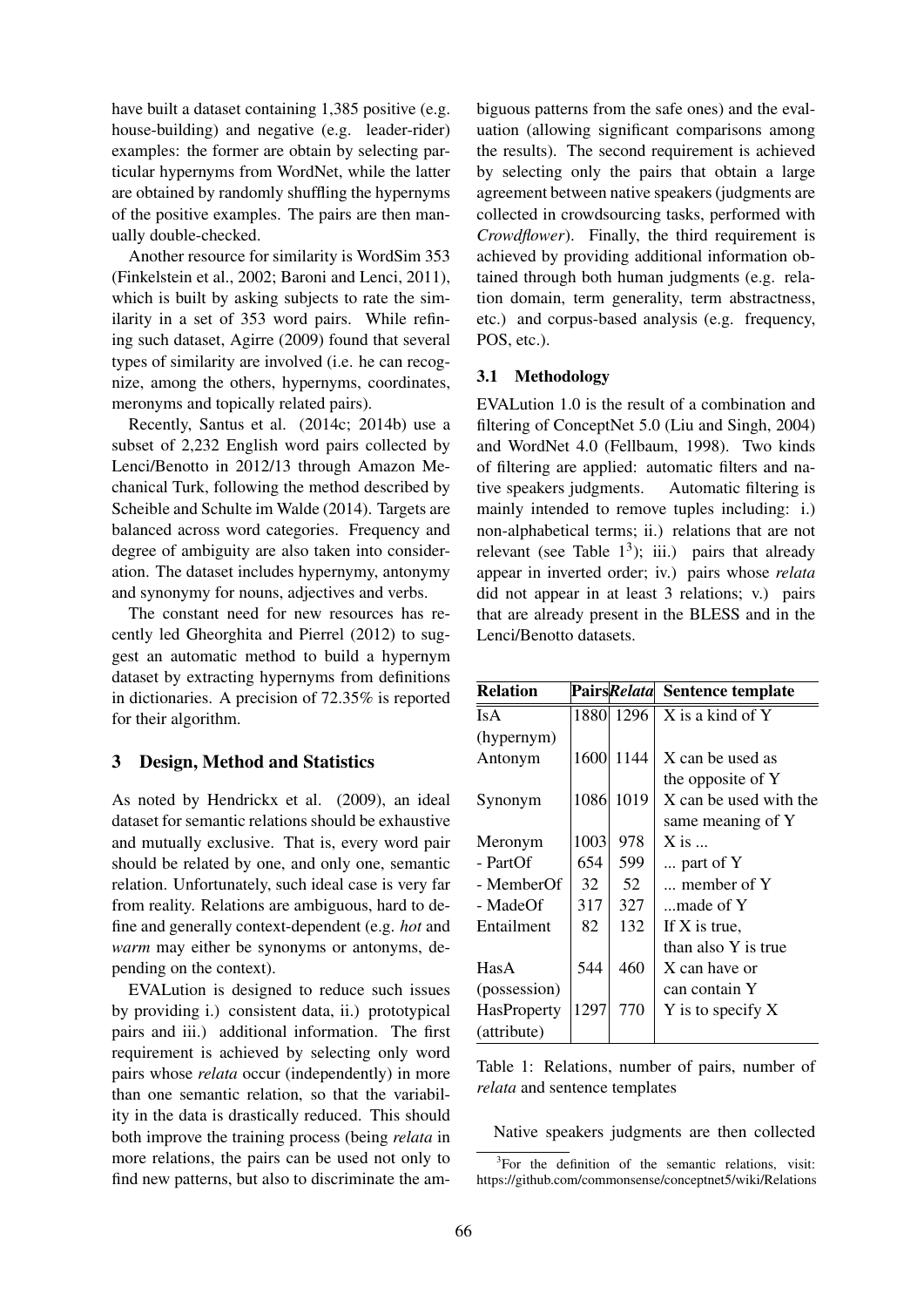for the about 13K automatically filtered pairs. We create a task in *Crowdflower*, asking subjects to rate from 1 (Strongly disagree) to 5 (Strongly agree) the truth of sentences containing the target word pairs (e.g. dog *is a kind of* animal). We collect 5 judgments per sentence. Only pairs that obtain at least 3 positive judgments are included in the dataset. Table 1 summarizes the number of pairs per relation that passed this threshold and provides the sentence templates used to collect the judgments.

For the selected pairs and their *relata*, we perform two more crowdsourcing tasks, asking subjects to tag respectively the contexts/domains in which the sentences are true and the categories of the *relata*. Subjects are allowed to select one or more tags for each instance. For every *relatum*, we collect tags from 2 subjects, while for every pair we collect tags from 5 subjects. Table 2 contains the set of available tags for both relations and *relata*, and their distribution (only tags that were selected at least twice are reported).

### 3.2 Statistics

The dataset contains 7,429 word pairs, involving 1,829 *relata* (63 of which are multiword expressions). On average, every *relatum* occurs in 3.2 relations and every relation counts 644 *relata* (see Table 1).

For every *relatum*, the dataset contains four types of corpus-based metadata, including lemma frequency, POS distribution, inflection distribution and capitalization distribution. Such data is extracted from a combination of ukWaC and WaCkypedia (Santus et al., 2014a). Finally, for every relation and *relata*, descriptive tags collected through the crowdsourcing task described above are provided together with the number of subjects that have choosen them out of the total number of annotators. Table 2 describes the distribution of the tags.

## 4 Evaluation

In order to further evaluate the dataset, we built a 30K dimensions standard window-based matrix, recording co-occurrences with the nearest 2 content words to the left and the right of the target. Co-occurrences are extracted from a combination of the freely available ukWaC and WaCkypedia corpora (Santus et al., 2014a) and weighted with Local Mutual Information (LMI). We then calculate the *vector cosine* values for all the pairs in

| <b>Relation</b> |        | <b>Relata</b> |        |
|-----------------|--------|---------------|--------|
| tag             | Distr. | tags          | Distr. |
| Event           | 2711   | Basic/        | 382    |
|                 |        | Subordinate/  | 163    |
|                 |        | Superordinate | 186    |
| Time            | 266    | General       | 565    |
|                 |        | Specific      | 221    |
| Space           | 962    | Abstract/     | 430    |
|                 |        | Concrete      | 531    |
| Object          | 3011   | Event         | 225    |
| <b>Nature</b>   | 2372   | Time          | 20     |
| Culture         | 861    | Space         | 115    |
| Emotion         | 1005   | Object        | 223    |
| Relationship    | 1552   | Animal        | 52     |
| Communi-        |        |               |        |
| cation          | 567    | Plant         | 23     |
| Food            | 404    | Food          | 52     |
| Color           | 269    | Color         | 20     |
| <b>Business</b> | 245    | People        | 100    |

Table 2: The distribution of tags for relations and *relata* (only tags that were selected at least twice are reported). Every relation and *relatum* can have more than one tag.

EVALution and for all those in BLESS (for comparison). Figure 1 shows the box-plots summarizing their distribution per relation.

## 4.1 Discussion

As shown in Figure 1, the *vector cosine* values are higher for antonymy, possession (*HasA*), hypernymy (*IsA*), member-of, part-of and synonymy. This result is quite expected for synonyms, antonyms and hypernyms (Santus et al., 2014a; Santus et al., 2014b) and it is not surprising for member-of (e.g. star *MemberOf* constellation), part-of (e.g. word *PartOf* phrase) and possession (e.g. arm *HasA* hand). The *vector cosine* values are instead lower for entailment, attribute (*HasProperty*) and made-of, which generally involve *relata* that are semantically more distant.

In general, we can say that the variance between the distributions of *vector cosine* values per relation is low. This is however very similar to what happens with BLESS, where only coordinate and random pairs are significantly different, demonstrating once more that the *vector cosine* is not sufficient to discriminate semantic relations.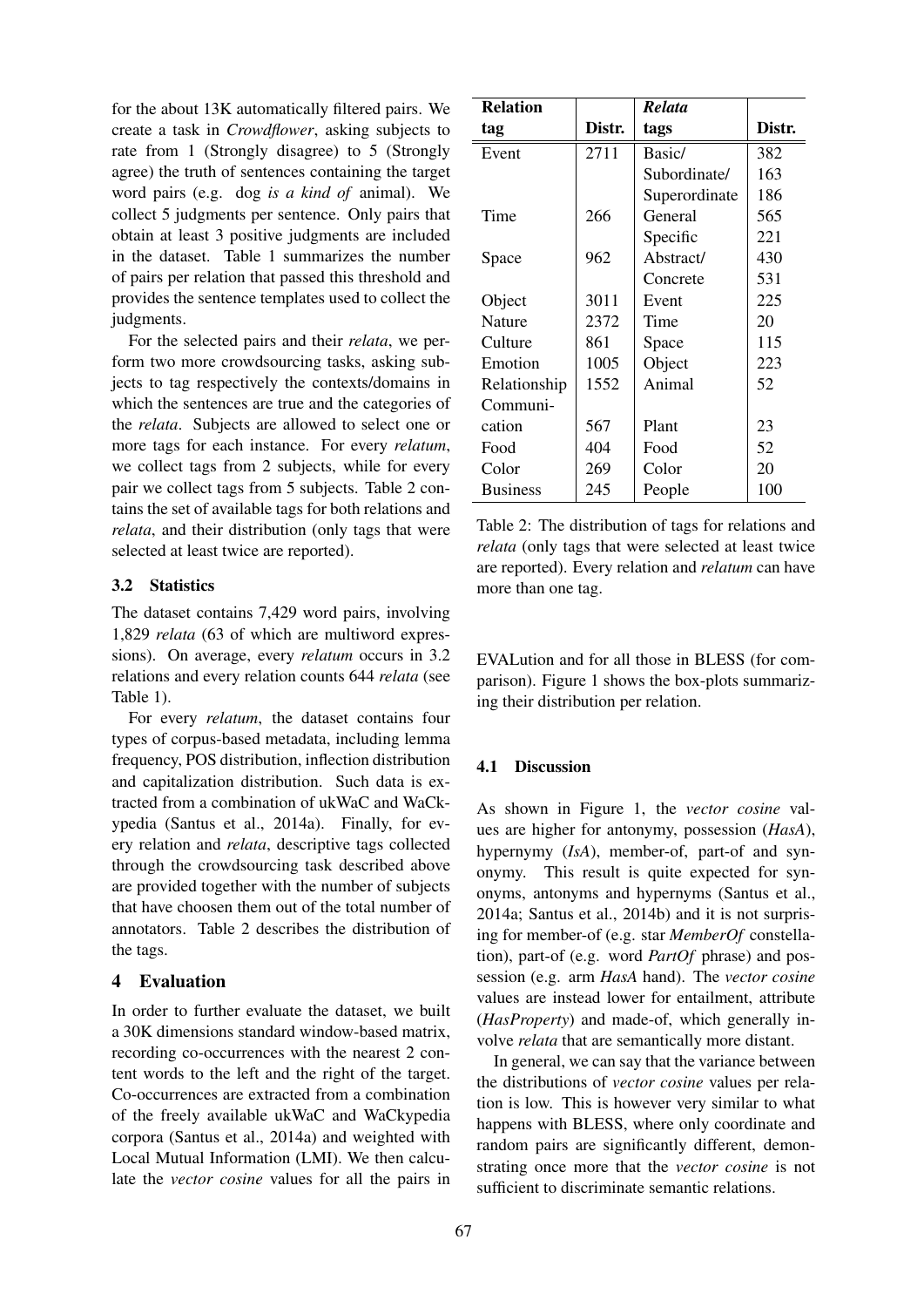

Figure 1: Distribution of vector cosine values in EVALution (above) and BLESS (below)

## 5 Conclusion and Future Work

EVALution is designed as an evolving dataset including tuples representing semantic relations between word pairs. Compared to previous resources, it is characterized by i.) internal consistency (i.e. few terms occurring in more relationships); ii.) prototypical pairs (i.e. high native speakers agreement, collected through crowdsourcing judgments); iii.) a large amount of additional information that can be used for further data filtering and analysis. Finally, it is freely available online at http://colinglab.humnet.unipi.it/resources/ and at https://github.com/esantus.

Further work is aiming to improve and extend the resource. This would require further qualitychecks on data and metadata, the addition of new pairs and extra information, and the adoption of a format (such as RDF) that would turn our dataset into an interoperable linked open data. We are currently considering the *LEMON* model, which was previously used to encode BabelNet 2.0 (Ehrmann et al., 2014) and WordNet (McCrae et al., 2014). Some scripts will also be added for helping analyzing DSMs performance.

## Acknowledgement

This work is partially supported by HK PhD Fellowship Scheme under PF12-13656.

## References

- Eneko Agirre, Enrique Alfonseca, Keith Hall, Jana Kravalova, Marius Pasca, and Aitor Soroa. 2009. A study on similarity and relatedness using distributional and wordnet-based approaches. *Proceedings of the Annual Conference of the North American Chapter of the Association for Computational Linguistics*.
- Marco Baroni and Alessandro Lenci. 2011. How we blessed distributional semantic evaluation. *Proceedings of the Workshop on Geometrical Models of Natural Language Semantics*.
- Marco Baroni, Raffaella Bernardi, Ngoc-Quynh Do, and Chung chieh Shan. 2012. Entailment above the word level in distributional semantics. *Proceedings of the Conference of the European Chapter of the Association for Computational Linguistics*.
- Mathew Berland and Eugene Charniak. 1999. Finding parts in very large corpora. *Proceedings of the Annual Meeting of the Association for Computational Linguistics*.
- Philipp Cimiano and Johanna Völker. 2005. text2onto. *Natural language processing and information systems*.
- Daoud Clarke. 2009. Context-theoretic semantics for natural language: An overview. *Proceedings of the Workshop on Geometrical Models of Natural Language Semantics*.
- D. Alan Cruse. 1986. *Lexical semantics*. Cambridge University Press.